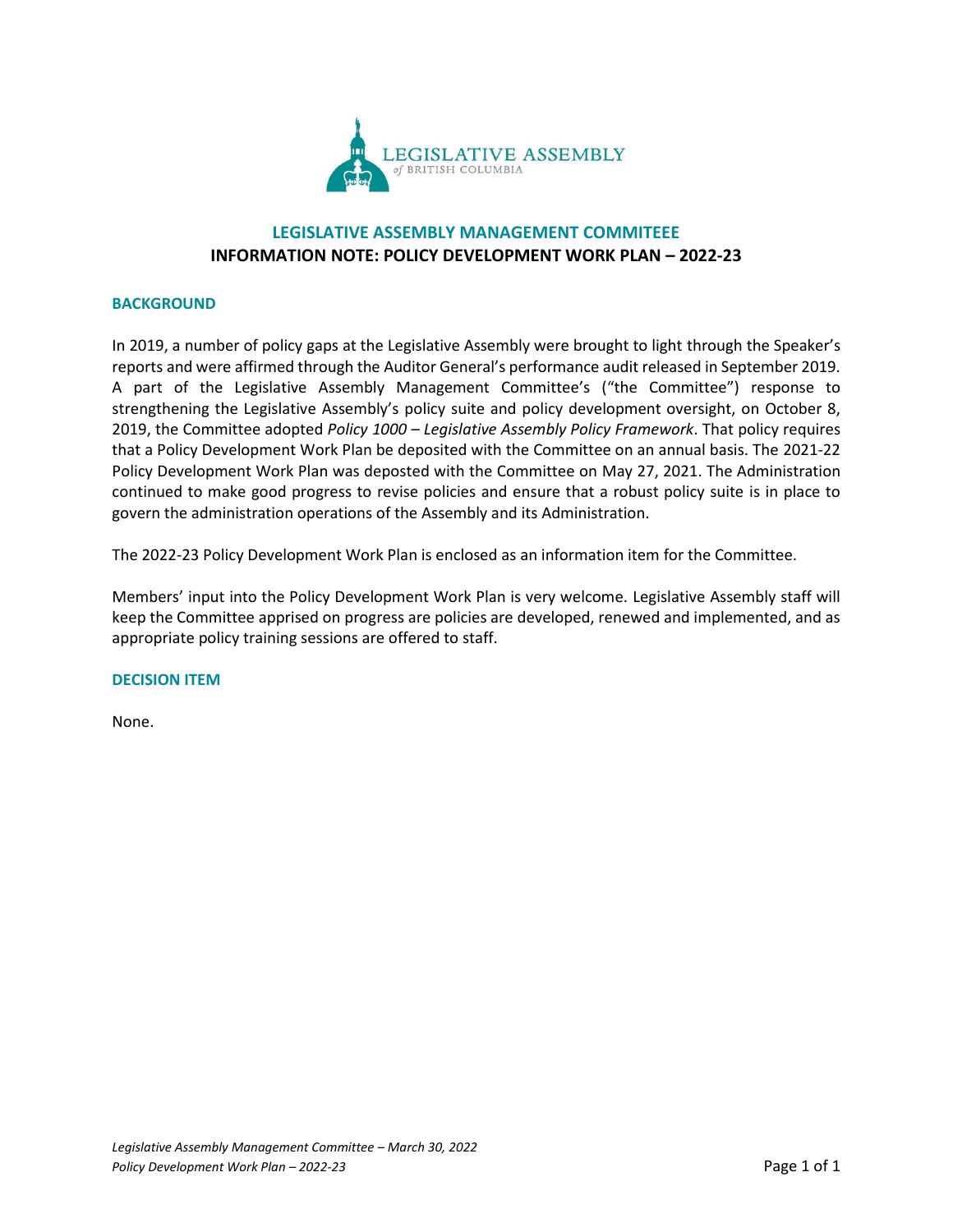

## Policies Flagged for Development

Purpose: This worksheet provides an overview of policies that have been flagged for development which may include revisions to existing policies, replacement of old policies, and the implementation of new policies.

| <b>Policy Title</b>                    | Type        | Objective                                                                                                                                                                                                             | <b>Administering Department</b>  | Application                                                                                                                                                              | <b>Approval Authority</b>                       | <b>Target Implementation</b><br>Date | <b>Current Status</b>                   |
|----------------------------------------|-------------|-----------------------------------------------------------------------------------------------------------------------------------------------------------------------------------------------------------------------|----------------------------------|--------------------------------------------------------------------------------------------------------------------------------------------------------------------------|-------------------------------------------------|--------------------------------------|-----------------------------------------|
| Accounting for Tangible Capital Assets | Revision    | Remove a number of outdated references and<br>update to reflect current policy formatting.                                                                                                                            | <b>Financial Services</b>        | All tangible capital assets<br>purchased centrally by the<br>Legislative Assembly excluding<br>those purchased by or for<br>constituency offices.                        | Clerk of the<br>Legislative Assembly            | May 31, 2022                         | Development -<br>Lead Branch            |
| Creating and Updating Policies         | Revision    | Ensure that the policy is in alignment with the<br>revised Legislative Assembly Policy Framework.                                                                                                                     | Office of the Clerk              | All policies developed by the<br>Legislative Assembly excluding<br>policies developed by recognized<br>party caucuses or constituency<br>offices for their internal use. | Legislative Assembly<br>Management<br>Committee | May 31, 2022                         | Review - Policy<br>Committee            |
| <b>Filming Policy</b>                  | Replacement | Update the existing policy and procedures for<br>alignment with the Legislative Assembly's current<br>policy suite.                                                                                                   | Parliamentary Education Office   | All requests received to film at the<br>Legislative Assembly.                                                                                                            | Legislative Assembly<br>Management<br>Committee | May 31, 2022                         | Review - Clerk's<br>Leadership<br>Group |
| <b>Flexible Work Arrangements</b>      | Revision    | Revise the policy based on the work of the<br>Flexible Work Arrangements Policy Working<br>Group to enhance the Time off in Lieu (ToiL)<br>provision and to make a variety of largely<br>administrative enhancements. | <b>Human Resource Operations</b> | All Legislative Assembly<br>employees.                                                                                                                                   | Clerk of the<br>Legislative Assembly            | May 31, 2022                         | Review - Policy<br>Committee            |
| Month-end Cut-off                      | Revision    | Update procedural guidelines to match current<br>processes and update to reflect current policy<br>formatting.                                                                                                        | <b>Financial Services</b>        | All Legislative Assembly (Vote 1)<br><b>Expenditures excluding</b><br>Constituency Office expenditures.                                                                  | Clerk of the<br>Legislative Assembly            | May 31, 2022                         | Development -<br>Lead Branch            |
| Overtime                               | Revision    | Revise the policy to clarify that an unbroken<br>cumulative time off (CTO) period that includes<br>time in December and January shall be<br>considered CTO for the year in which it<br>commenced.                     | <b>Human Resource Operations</b> | All Legislative Assembly<br>employees.                                                                                                                                   | Clerk of the<br>Legislative Assembly            | May 31, 2022                         | Review - Policy<br>Committee            |
| Pre-paid Expenses                      | Revision    | Update to reflect current policy formatting.                                                                                                                                                                          | <b>Financial Services</b>        | All Legislative Assembly (Vote 1)<br><b>Expenditures excluding</b><br>Constituency Office expenditures.                                                                  | Clerk of the<br>Legislative Assembly            | May 31, 2022                         | Development -<br>Lead Branch            |
| Vacation                               | Revision    | Revise the policy so that a maximum vacation<br>entitlement carry forward is utilized as opposed<br>to a minimum utilization.                                                                                         | <b>Human Resource Operations</b> | All Legislative Assembly<br>employees.                                                                                                                                   | Clerk of the<br>Legislative Assembly            | May 31, 2022                         | Review - Policy<br>Committee            |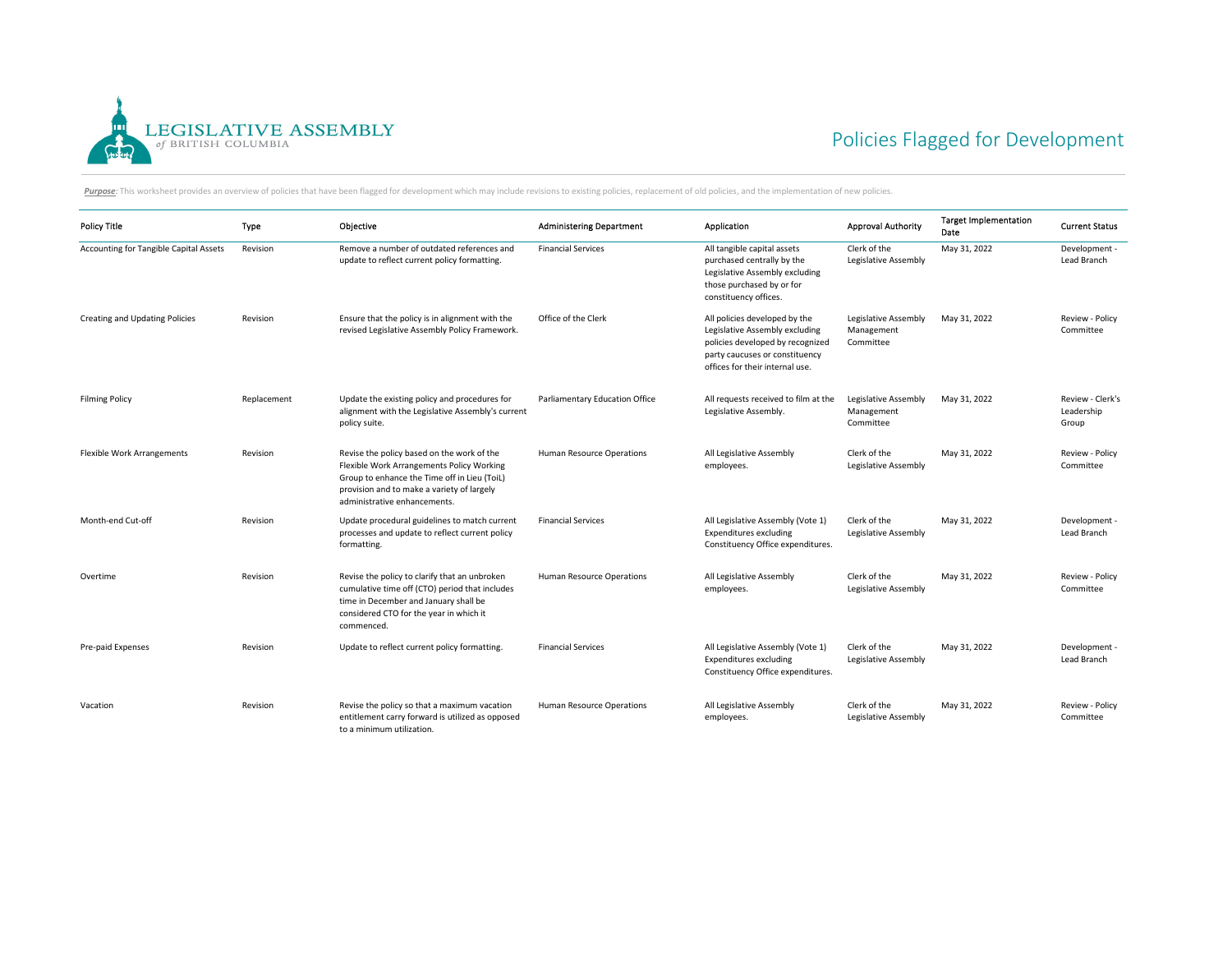| <b>Policy Title</b>                                               | Type              | Objective                                                                                                                                                                                                                         | <b>Administering Department</b>    | Application                                                                                                                                                                                      | <b>Approval Authority</b>                       | <b>Target Implementation</b><br>Date | <b>Current Status</b>        |
|-------------------------------------------------------------------|-------------------|-----------------------------------------------------------------------------------------------------------------------------------------------------------------------------------------------------------------------------------|------------------------------------|--------------------------------------------------------------------------------------------------------------------------------------------------------------------------------------------------|-------------------------------------------------|--------------------------------------|------------------------------|
| Appropriate Use Policy<br>(Members)                               | Replacement       | Enhance provisions to support the safe and<br>effective use of Information Technology resources<br>by Members and their associated staff, similar to<br>the Legislative Assembly Administration's<br>recently implemented policy. | Information Technology Department  | Information technology resource<br>use by:<br>a) Members and their employees;<br>b) Caucuses and their employees;<br>and,<br>c) Individuals volunteering on<br>behalf of a member and/or caucus. | Legislative Assembly<br>Management<br>Committee | September 30, 2022                   | Development -<br>Lead Branch |
| <b>Asset Management</b>                                           | New Policy        | Establish the Legislative Assembly's asset<br>management framework addressing asset<br>planning, acquisition, operations and<br>maintenance, monitoring, and disposal.                                                            | <b>Executive Financial Officer</b> | All assets that have been, or will<br>be, purchased using Legislative<br>Assembly (Vote 1) funds.                                                                                                | Legislative Assembly<br>Management<br>Committee | September 30, 2022                   | Review - Policy<br>Committee |
| Compensation                                                      | <b>New Policy</b> | Formalize many facets of the Legislative<br>Assembly's compensation framework including<br>hours of work, overtime, shift premium,<br>classification, and substitution.                                                           | Human Resource Operations          | All Legislative Assembly<br>employees.                                                                                                                                                           | Clerk of the<br>Legislative Assembly            | September 30, 2022                   | Development ·<br>Lead Branch |
| General Expenditure Policy                                        | Revision          | Transition the policy authority to the Legislative<br>Assembly Management Committee and any other<br>requisite updates.                                                                                                           | <b>Executive Financial Officer</b> | All Legislative Assembly (Vote 1)<br><b>Expenditures excluding</b><br>Constituency Office expenditures.                                                                                          | Legislative Assembly<br>Management<br>Committee | September 30, 2022                   | Development ·<br>Lead Branch |
| <b>Information Technology Resource</b><br>Allocation<br>(Members) | Replacement       | Clarify the allocation of Information Technology<br>devices for Members and their associated staff,<br>similar to the Legislative Assembly<br>Administration's recently implemented policy.                                       | Information Technology Department  | Information technology resource<br>use by:<br>a) Members and their employees;<br>b) Caucuses and their employees;<br>and,<br>c) Individuals volunteering on<br>behalf of a member and/or caucus. | Legislative Assembly<br>Management<br>Committee | September 30, 2022                   | Development -<br>Lead Branch |
| Learning and Development                                          | Replacement       | Refresh and consolidate Education Leave and<br>Reimbursement and Employee Training and<br>Development policies to comply with current<br>legislation and overall best practices.                                                  | Human Resource Operations          | All Legislative Assembly<br>employees.                                                                                                                                                           | Clerk of the<br>Legislative Assembly            | September 30, 2022                   | Development -<br>Lead Branch |
| Legislative Assembly Policy Framework                             | Revision          | Clarify the process surrounding policy exceptions<br>including who may grant such exceptions.                                                                                                                                     | Office of the Clerk                | All policies developed by the<br>Legislative Assembly.                                                                                                                                           | Legislative Assembly<br>Management<br>Committee | September 30, 2022                   | Development -<br>Lead Branch |
| Procurement and Contract<br>Management                            | Revision          | Clarify a number of ambiguous provisions<br>including policy application, direct award and<br>informal competitive processes, and utilization of<br>procurement templates.                                                        | <b>Executive Financial Officer</b> | All procurement opportunities<br>initiated on behalf of the<br>Legislative Assembly excluding<br>those exempted in the policy<br>objective statement.                                            | Clerk of the<br>Legislative Assembly            | September 30, 2022                   | Development ·<br>Lead Branch |
| Project Review and Approval                                       | Revision          | Expand the capital project framework to address<br>unbudgeted project/program initiation.                                                                                                                                         | <b>Executive Financial Officer</b> | All projects and purchases that are<br>significant in value or complexity.                                                                                                                       | Legislative Assembly<br>Management<br>Committee | September 30, 2022                   | Review - Other               |